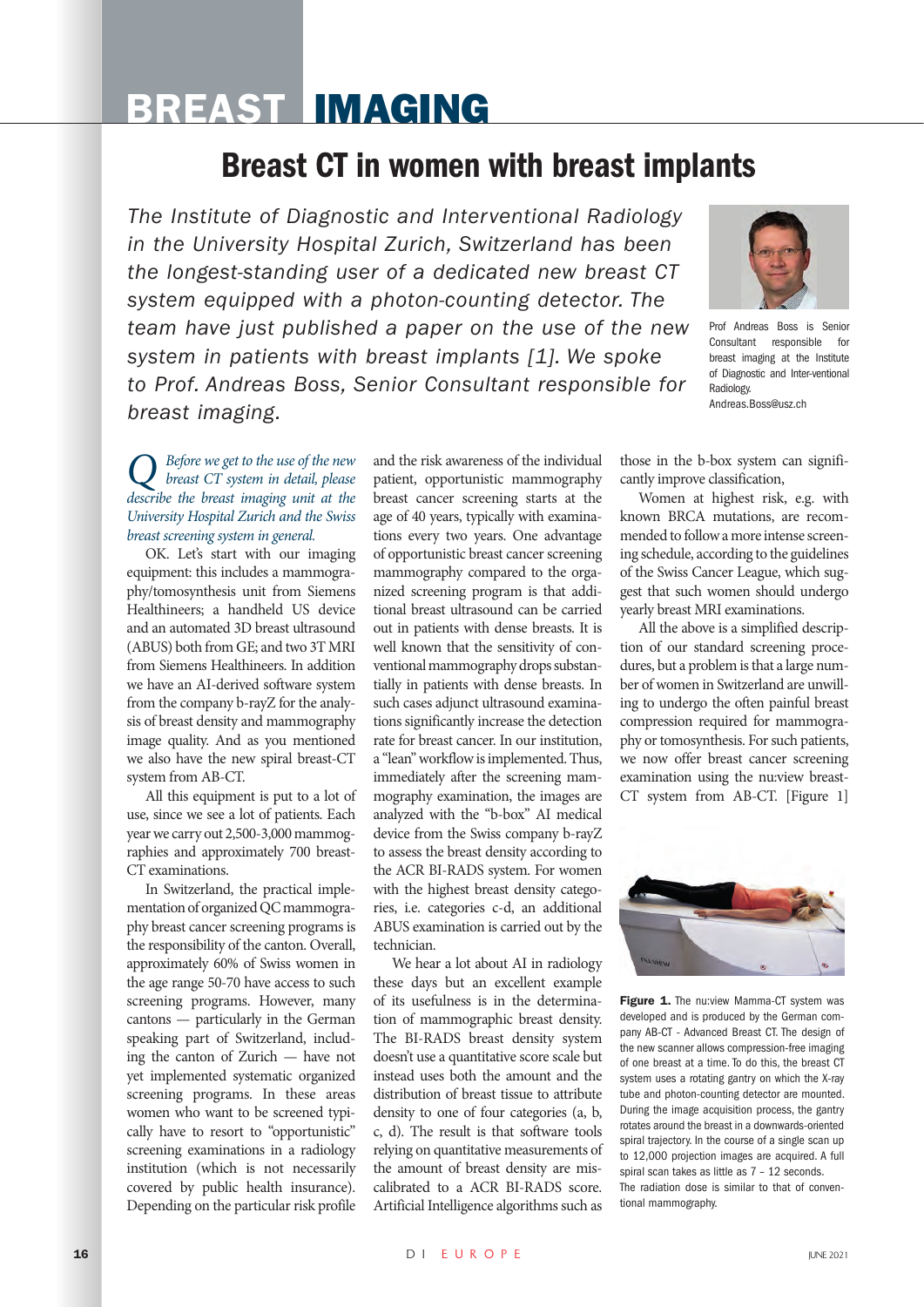The breast-CT image quality is high with microcalcifications being clearly visualized. In addition, if the breast-CT examination is carried out with contrast enhancement, both soft tissue enhancement of the breast cancer and associated microcalcifications can be visualized at the same time, which cannot be done with any other imaging modality.

#### *Q Now let's turn to women with implants.*

Approximately 10-20% of the patients referred for breast-CT imaging have silicone implants, either for cosmetic purposes or for reconstruction after breast cancer treatment. Overall the number of women with silicone implants seems to be slowly but steadily increasing. Implants for cosmetic reasons are seen mostly in younger women, whereas silicone implants used in breast reconstruction are mostly seen in patients of higher age.

There are typically two complications associated with silicone implants, namely rupture and capsule fibrosis. Both show typical patterns in breast-CT. In case of rupture, the so-called "linguine signs" which are caused by the broken elastomeric casing of the implant can be clearly seen. [Figure 2]. Capsule fibrosis is the other common problem of silicone implants, and is caused by a foreign body reaction of the surrounding tissue. Often, capsule fibroses show calcifications, which can only be visualized using breast-CT [Figure 3]. A common chronic complication is pain caused by capsule fibrosis, but it should be remembered that breast pain can also be caused by hormone-stimulated glandular tissue.

At the moment, there are no guidelines recommending specific imaging modalities for women with breast implants. Because of the potential risk of iatrogenic rupture of silicone implants caused by breast compression, conventional mammography is not performed at our institute in patients with breast implants.

Breast-CT is particularly well suited for screening patients with silicone implants not only because there is no compression involved, but also because the system can detect not just breast cancer but also precursor lesions associated with microcalcifications. Ultrasound could also be used for the examination of patients with silicone implants, however the diagnostic accuracy



Figure 2. A 35-year old woman presenting with a family history of breast cancer and bilateral gel implants for six yrs. Breast CT clearly showed a positive Linguine sign (arrow) in the right breast indicative of an intracapsular rupture. Image adapted with permission from Ref 1.

of ultrasound alone in such cases is lower than that of breast-CT.

## *Q What are the particular radiological challenges in conventional mammography that women with implants present?*

There are several. For example, the use of conventional mammography in such patients has the disadvantage that there can be superimposition of tissue by the implant, with the potential risk of masking lesions. As mentioned above, other dangers are that the implant may burst under the breast compression used in mammography In addition, the mammography examination itself can be more painful due to capsule fibrosis. Finally the combination of a lower compression used to minimize the risks of



Figure 3. A 62-yr old woman who has had bilateral breast implants for 46 yrs presented to our clinic with bilateral breast induration. Severe calcifications surrounding the implant can be seen in the coronal breast CT image. Image adapted with permission from Ref 1.

rupture together with the absorbance by the silicone means that radiation dose could be higher in the mammography of patients with implants.

However, it has been shown that silicone implants do not affect the overall risk of developing breast cancer, so the recommended screening schedules remain identical for women with or without breast implants.

Usually, no specific radiology checks are required directly after the initial insertion of the breast implant. However, if there is any suspicion of acute or chronic complications, breast imaging becomes important.

Breast-MRI is an alternative for the investigation of implant rupture and capsule fibrosis since silicone implants can be visualized clearly in MRI using siliconesensitive sequences, However MRI has significant drawbacks compared to breast-CT, principally the much longer examination time and the higher costs of MRI compared to breast-CT. The issue of cost is all the more relevant nowadays in that health insurance organizations are increasingly unwilling to cover the costs of purely cosmetic operations. An additional, performance-related drawback of breast MRI (which it shouldn't be forgotten, frequently involves the use of gadolinium-based contrast agents) compared to breast-CT is that neither microcalcifications nor calcifications associated with capsular fibrosis can be seen in MRI.

Thus all-in-all, breast-CT is an attractive procedure for women with silicone implants.

# *Q Since when have you had the nu:view breast CT system from AB-CT?*

 We actually purchased and installed the breast-CT at the University Hospital Zurich as far back as spring 2018, with approval for its use with patients being granted in August 2018, so now we have acquired a broad body of experience with it. At the time it was the first installation of the system in the world.

Since the nu:view system is a completely new approach to breast imaging, there was a steep learning curve at the beginning, both for technicians and radiologists. However now breast-CT examinations are no more challenging nor time-consuming for our technicians than conventional mammographies.

Our radiologists also quickly adapted